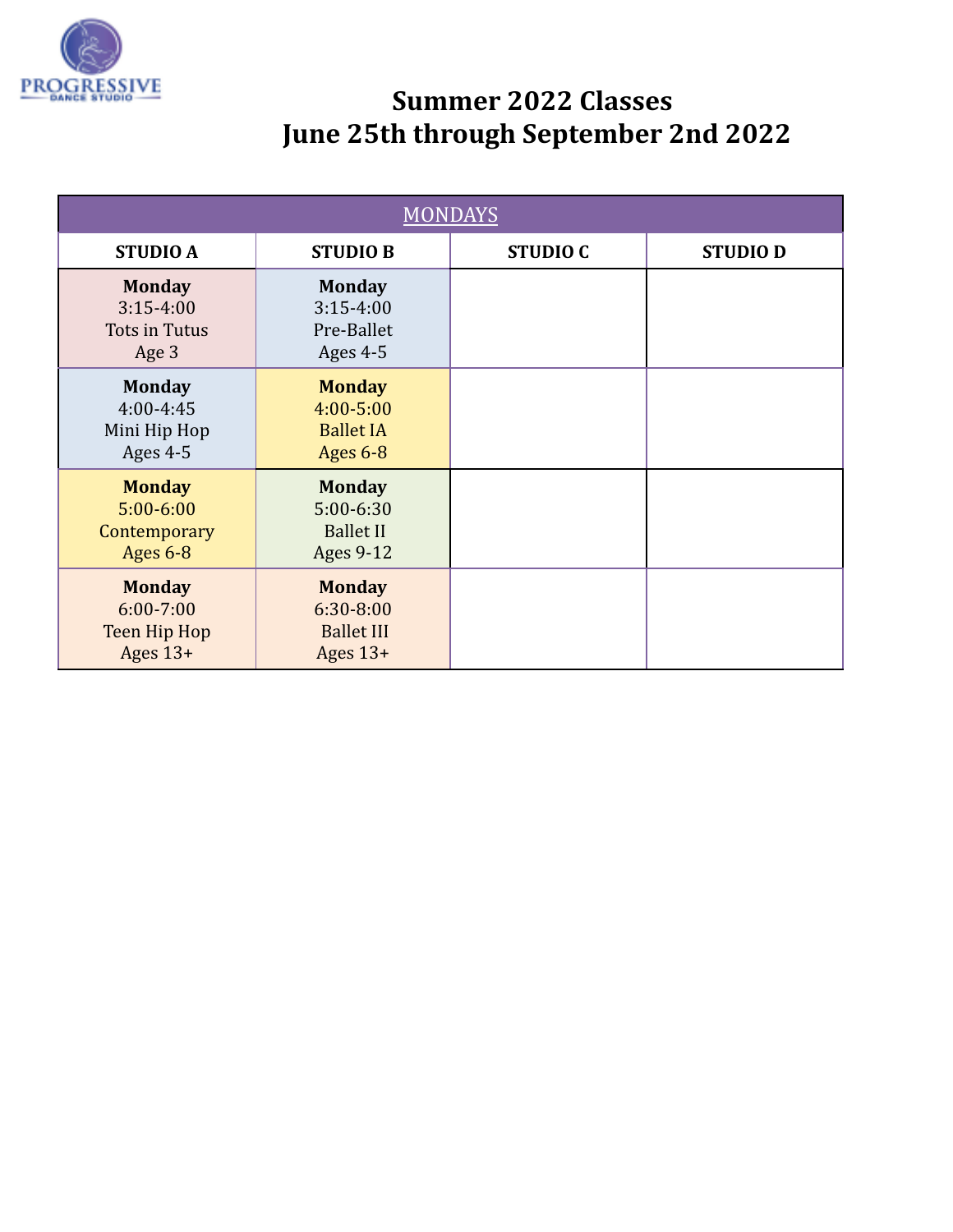

| <b>TUESDAYS</b>                                               |                                                                        |                 |                |
|---------------------------------------------------------------|------------------------------------------------------------------------|-----------------|----------------|
| <b>STUDIO A</b>                                               | <b>STUDIO B</b>                                                        | <b>STUDIO C</b> | <b>STUDIOD</b> |
| <b>Tuesday</b><br>$3:30-4:15$<br><b>Tots Hop</b><br>Ages 3    |                                                                        |                 |                |
| <b>Tuesday</b><br>$4:00 - 4:45$<br>Mini Hip Hop<br>Ages $4-5$ | <b>Tuesday</b><br>$4:00 - 5:00$<br><b>Ballet IB</b><br><b>Ages 7-9</b> |                 |                |
| <b>Tuesday</b><br>$5:00 - 6:00$<br>Hip-Hop<br><b>Ages 6-8</b> | <b>Tuesday</b><br>$5:00 - 6:00$<br>Pre-Teen Ballet<br>Ages 9-12        |                 |                |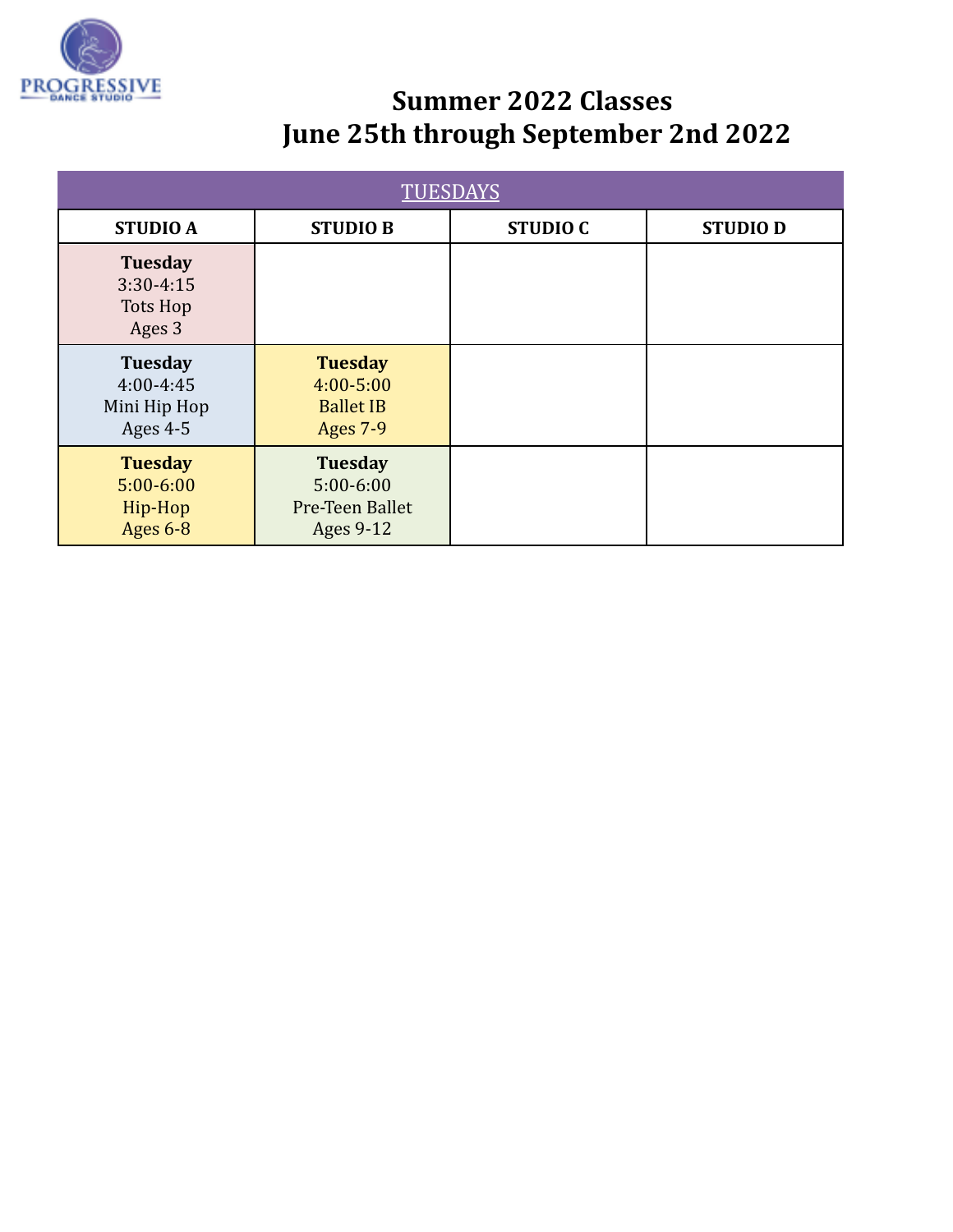

| <b>WEDNESDAYS</b> |                                                                     |                 |                                                                    |
|-------------------|---------------------------------------------------------------------|-----------------|--------------------------------------------------------------------|
| <b>STUDIO A</b>   | <b>STUDIO B</b>                                                     | <b>STUDIO C</b> | <b>STUDIOD</b>                                                     |
|                   | <b>Wednesday</b><br>$4:00 - 5:00$<br><b>Ballet IA</b><br>Ages $6-8$ |                 | <b>Wednesday</b><br>$4:00 - 5:00$<br>Acro<br>Ages 6-8              |
|                   | Wednesday<br>$5:00-6:30$<br><b>Ballet II</b><br>Ages 9-12           |                 | Wednesday<br>$5:00 - 6:00$<br>Acro<br>Ages $9+$                    |
|                   | Wednesday<br>$6:30 - 8:00$<br><b>Ballet III</b><br>Ages $13+$       |                 | Wednesday<br>$6:00 - 7:00$<br>Pre-Teen Hip Hop<br><b>Ages 9-12</b> |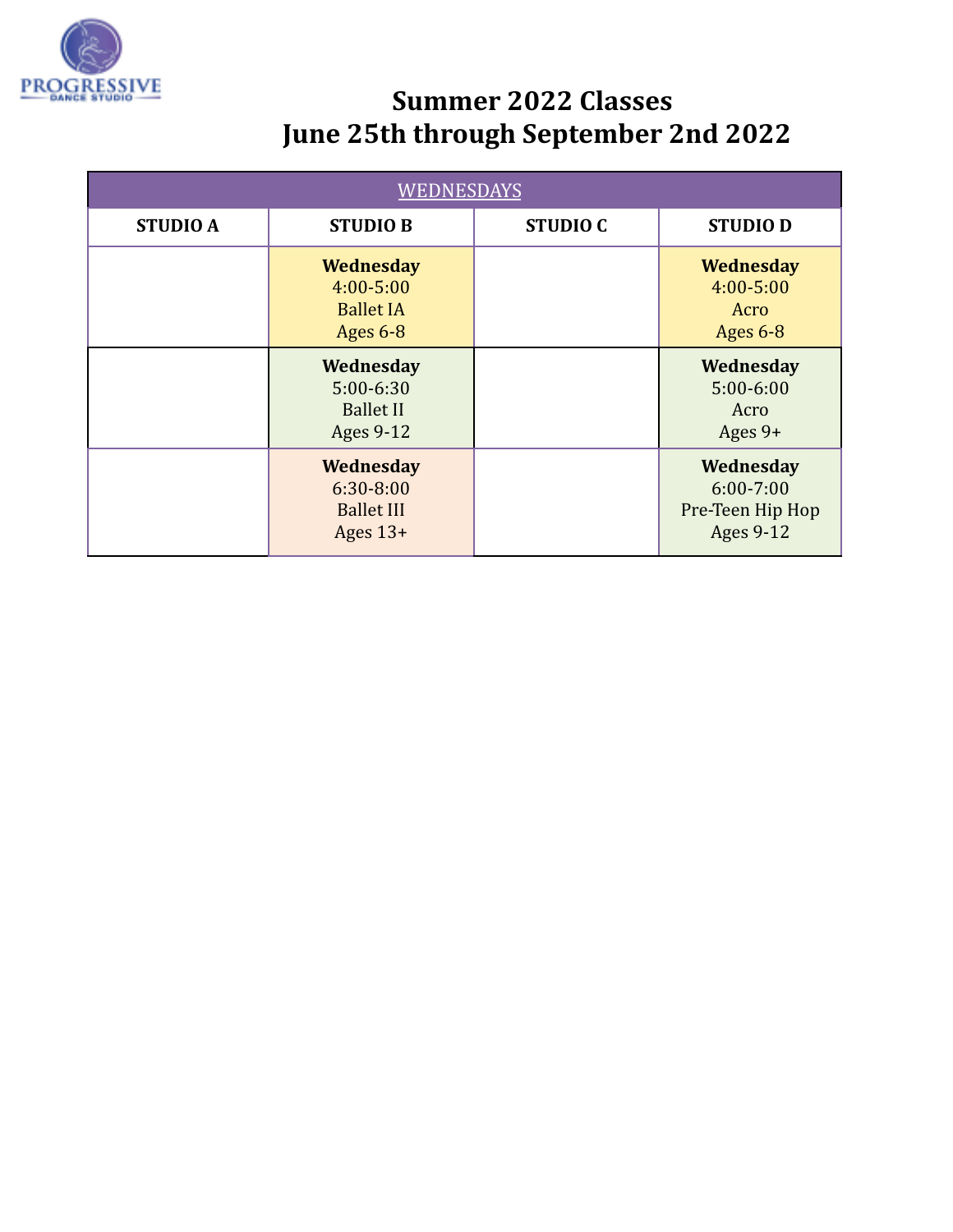

| <b>THURSDAYS</b> |                 |                 |                                                                              |
|------------------|-----------------|-----------------|------------------------------------------------------------------------------|
| <b>STUDIO A</b>  | <b>STUDIO B</b> | <b>STUDIO C</b> | <b>STUDIOD</b>                                                               |
|                  |                 |                 | <b>Thursday</b><br>4:30-5:30<br>Pre-Teen<br>Contemporary<br><b>Ages 9-12</b> |
|                  |                 |                 | <b>Thursday</b><br>5:30-6:30<br>Pre-Teen/Teen<br>Jazz<br>Ages 9-13+          |
|                  |                 |                 | <b>Thursday</b><br>6:30-7:30 PM<br>Pre-Teen/Teen<br>Hip Hop<br>Ages 9-13+    |
|                  |                 |                 | <b>Thursday</b><br>7:30-8:30<br><b>Teen</b><br>Contemporary<br>Ages $13+$    |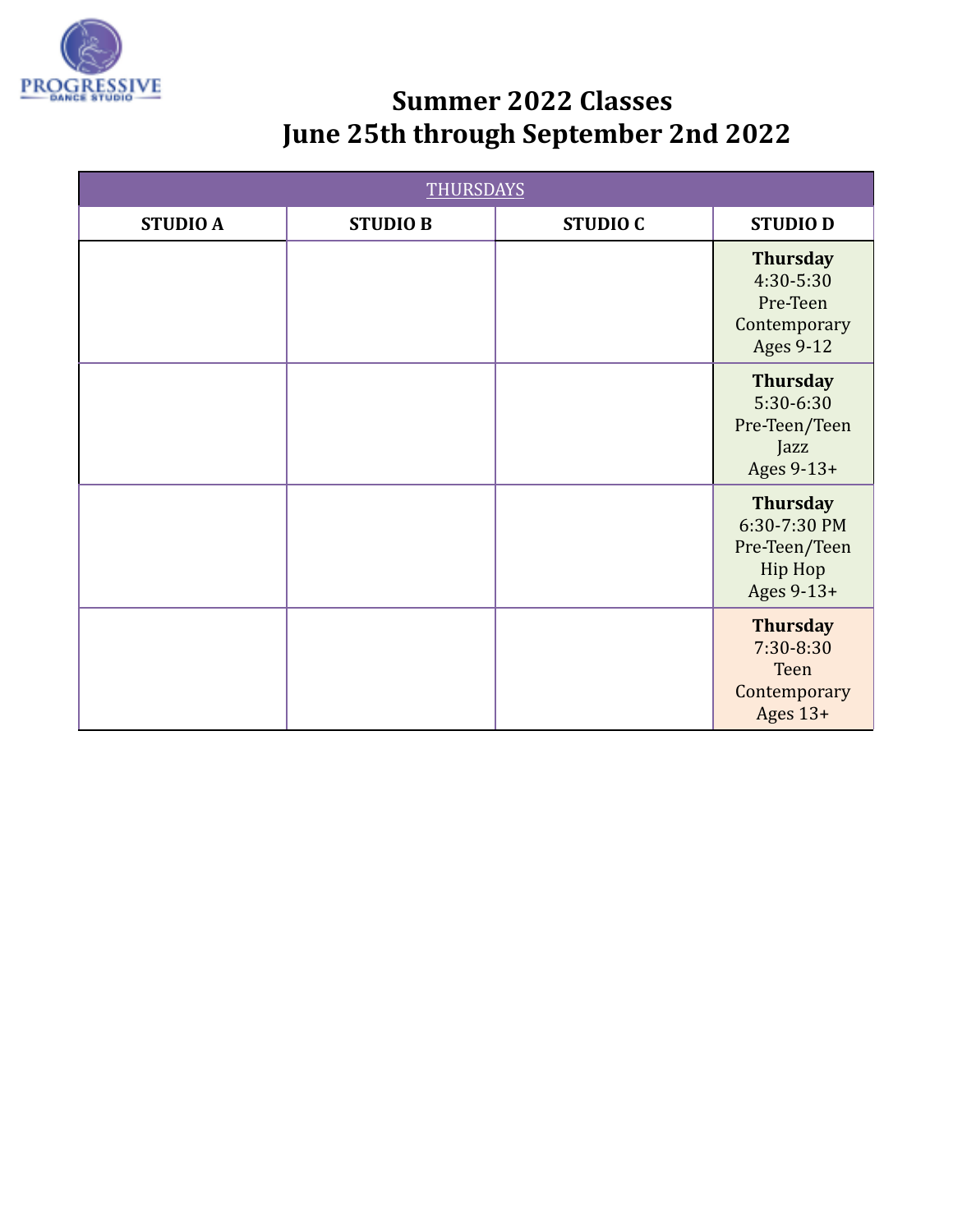

| <b>SATURDAYS</b> |                                                              |                                                                        |                |
|------------------|--------------------------------------------------------------|------------------------------------------------------------------------|----------------|
| <b>STUDIO A</b>  | <b>STUDIO B</b>                                              | <b>STUDIO C</b>                                                        | <b>STUDIOD</b> |
|                  |                                                              | <b>Saturday</b><br>9:45-10:30<br>Tots in Tutus & Tap<br>Shoes<br>Age 3 |                |
|                  | <b>Saturday</b><br>10:30-11:15<br>Jazz/Tap<br>Ages 4-5       | <b>Saturday</b><br>10:30-11:15<br>Pre-Ballet<br>Ages 4-5               |                |
|                  | <b>Saturday</b><br>11:15-12:15<br><b>Hip Hop</b><br>Ages 6-8 | <b>Saturday</b><br>11:30-12:30<br><b>Ballet IA</b><br>Ages 6-8         |                |
|                  |                                                              | <b>Saturday</b><br>12:30-1:30<br>Jazz/Tap<br>Ages 6-8                  |                |